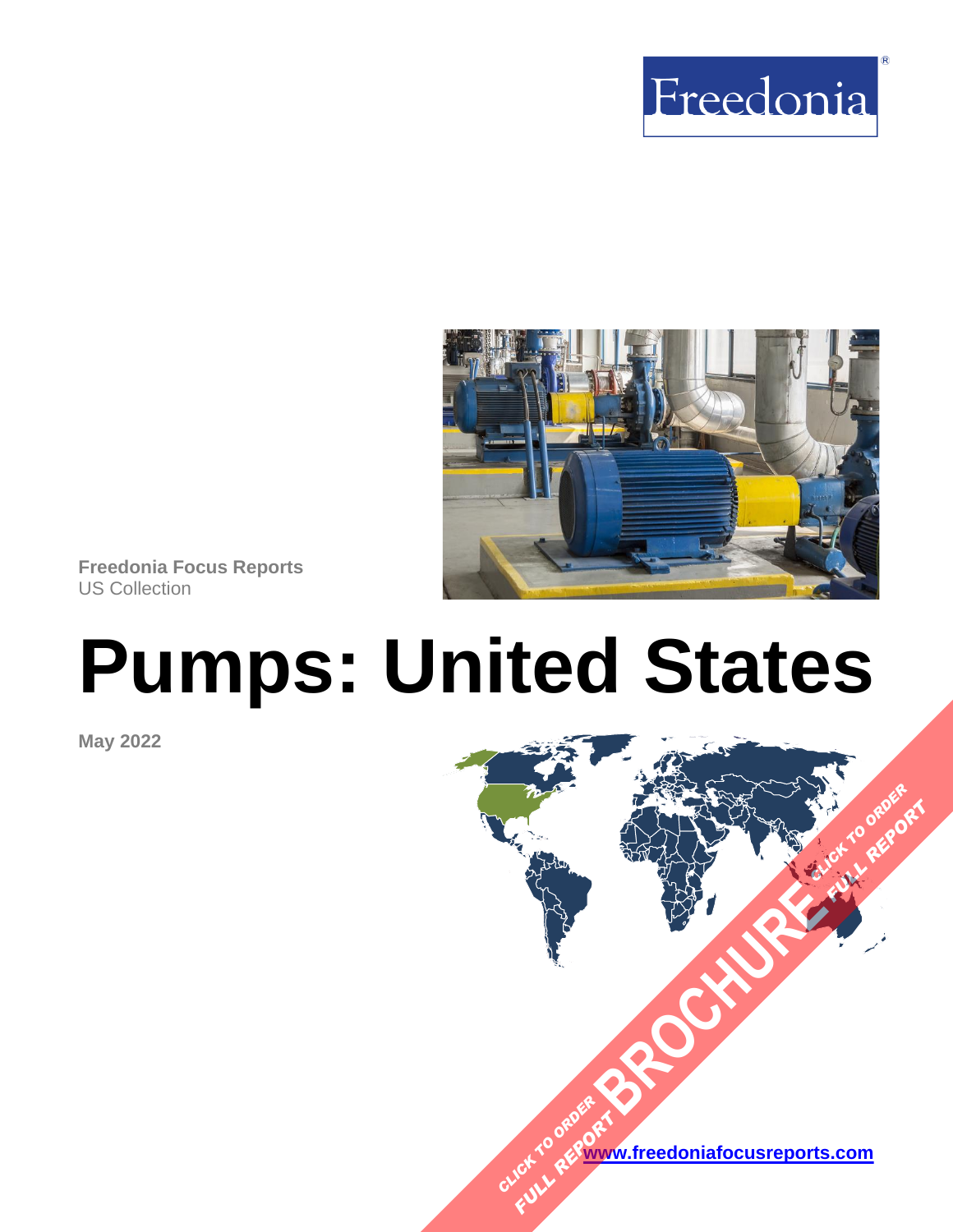# **Table of Contents**

|  | 1. Highlights                    | 3              |
|--|----------------------------------|----------------|
|  | 2. Market Environment            | 4              |
|  | <b>Historical Trends</b>         | 4              |
|  | Key Economic Indicators          | 5              |
|  | COVID-19 Impact                  | 6              |
|  | Technology & Product Development | $\overline{7}$ |
|  | North America Regional Outlook   | 9              |
|  | 3. Segmentation & Forecasts      | 11             |
|  | Products                         | 11             |
|  | Centrifugal                      | 12             |
|  | Specialty                        | 12             |
|  | <b>Positive Displacement</b>     | 13             |
|  | Drivers, Parts, & Accessories    | 14             |
|  | <b>Markets</b>                   | 16             |
|  | <b>Process Manufacturing</b>     | 17             |
|  | Water Infrastructure             | 17             |
|  | Oil & Gas                        | 18             |
|  | <b>Electricity Generation</b>    | 18             |
|  | Construction                     | 19             |
|  | <b>Other Markets</b>             | 19             |
|  | Supply & Demand                  | 21             |
|  | 4. Industry Structure            | 22             |
|  | <b>Industry Characteristics</b>  | 22             |
|  | <b>Market Leaders</b>            | 23             |
|  | Flowserve                        | 24             |
|  | Grundfos                         | 24             |
|  | Xylem                            | 25             |
|  | 5. About This Report             | 26             |
|  | Scope                            | 26             |
|  | Sources                          | 26             |
|  | <b>Industry Codes</b>            | 27             |
|  | Freedonia Methodology            | 27             |
|  | Resources                        | 29             |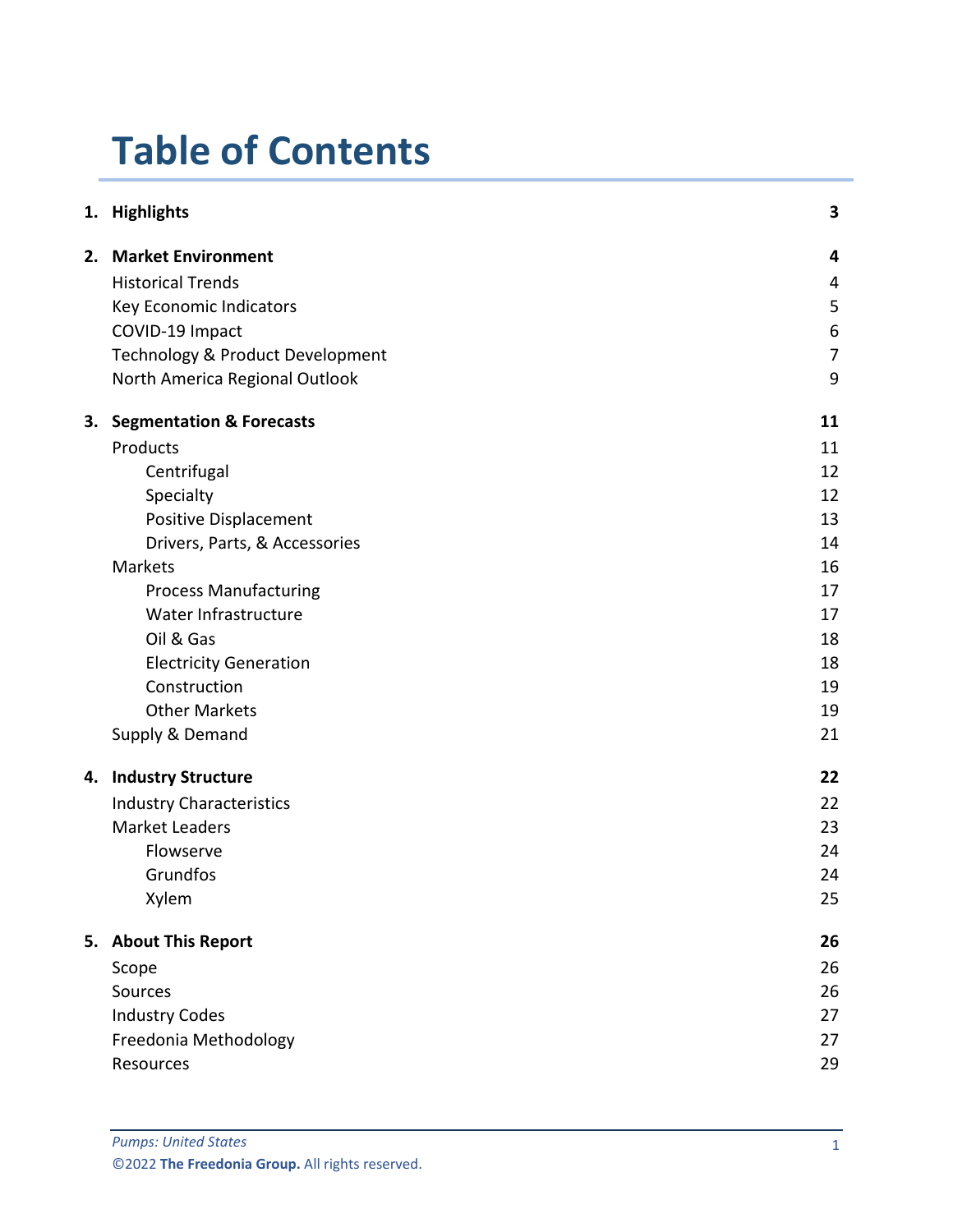# **List of Tables & Figures**

| Figure 1   Key Trends in US Pump Demand, 2021 - 2026                | 3  |
|---------------------------------------------------------------------|----|
| Figure 2   US Pump Demand Trends, 2011 - 2021                       | 4  |
| Table 1   Key Indicators for US Pump Demand, 2011 - 2026 (US\$ bil) | 5. |
| Figure 3   North America Pump Demand by Country, 2021 (%)           | 9  |
| Figure 4   US Pump Demand by Product, 2011 - 2026 (US\$ bil)        | 11 |
| Table 2   US Pump Demand by Product, 2011 - 2026 (US\$ mil)         | 11 |
| Figure 5   US Pump Demand by Product, $2011 - 2026$ (%)             | 15 |
| Figure 6   US Pump Demand by Market, 2011 - 2026 (US\$ bil)         | 16 |
| Table 3   US Pump Demand by Market, 2011 - 2026 (US\$ mil)          | 16 |
| Figure 7   US Pump Demand by Market, $2011 - 2026$ (%)              | 20 |
| Table 4   US Pump Supply & Demand, 2011 - 2026 (US\$ mil)           | 21 |
| Table 5   Selected Suppliers to the US Pump Market                  | 23 |
| Table 6   NAICS & SIC Codes Related to Pumps                        | 27 |
|                                                                     |    |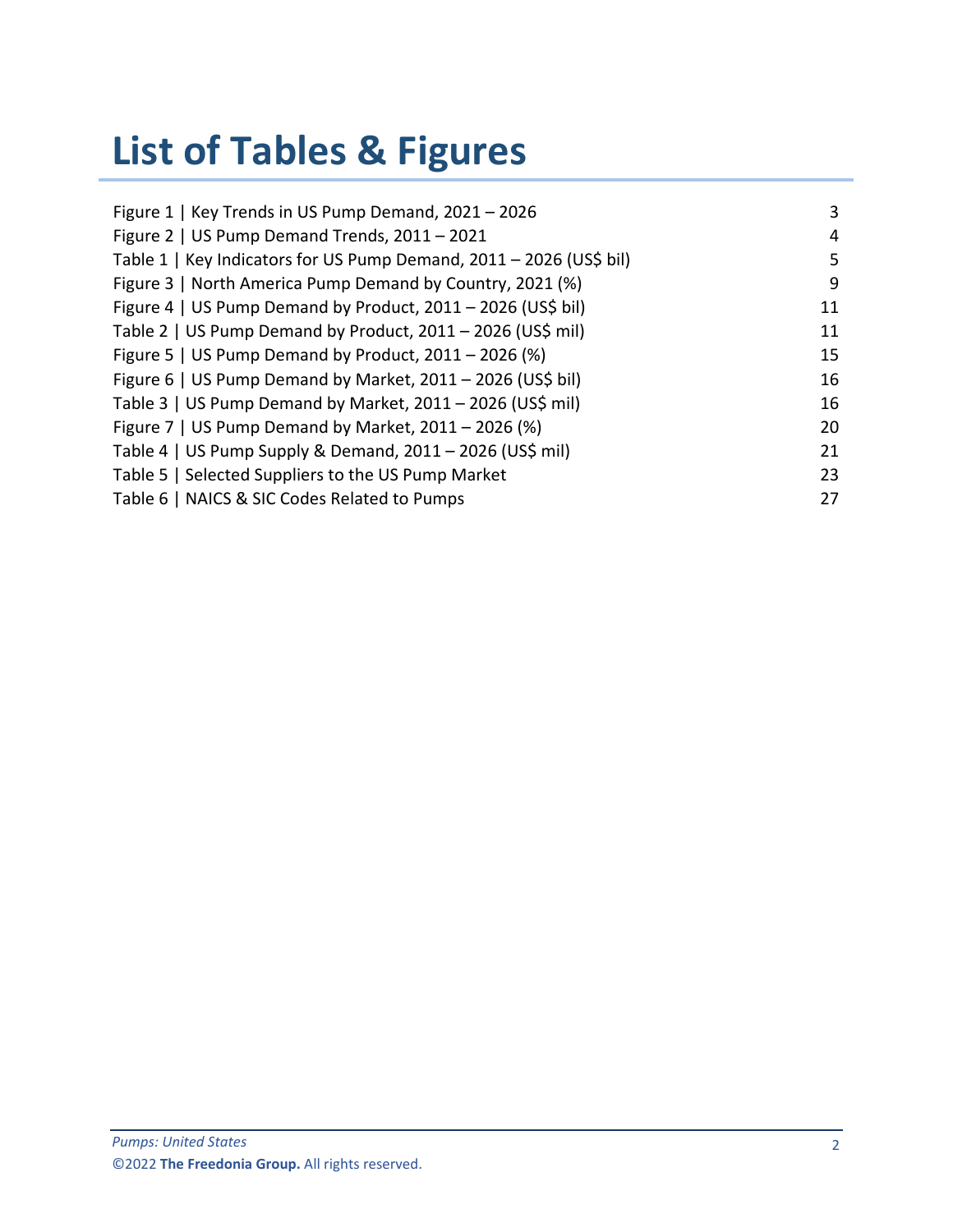# <span id="page-3-0"></span>**5. About This Report**

## <span id="page-3-1"></span>**Scope**

This report forecasts to 2026 US pump demand and production in nominal US dollars at the manufacturer level. Total demand is segmented by product in terms of:

- centrifugal
- specialty
- positive displacement
- drivers, parts, and accessories

Total demand is also segmented by market as follows:

- process manufacturing
- water infrastructure
- oil and gas
- electricity generation
- construction
- other markets such as healthcare, mining, and shipbuilding

To illustrate historical trends, total demand is provided in annual series from 2011 to 2021; production and the various segments are reported at five-year intervals for 2011, 2016, and 2021.

Excluded from the scope of this report are automotive pumps, concrete pumps, fluid power pumps, heat pumps, and vacuum pumps.

Key macroeconomic indicators are also provided with quantified trends. Other various topics, including profiles of pertinent leading companies, are covered in this report. A full outline of report items by page is available in the Table of Contents.

## <span id="page-3-2"></span>**Sources**

*Pumps: United States* (FF70015) is based on *[Global Pumps,](http://www.freedoniagroup.com/DocumentDetails.aspx?ReferrerId=FL-FOCUS&studyid=4329)* a comprehensive industry study published by The Freedonia Group. Reported findings represent the synthesis and analysis of data from various primary, secondary, macroeconomic, and demographic sources, such as:

- firms participating in the industry, and their suppliers and customers
- government/public agencies
- intergovernmental and non-governmental organizations
- trade associations and their publications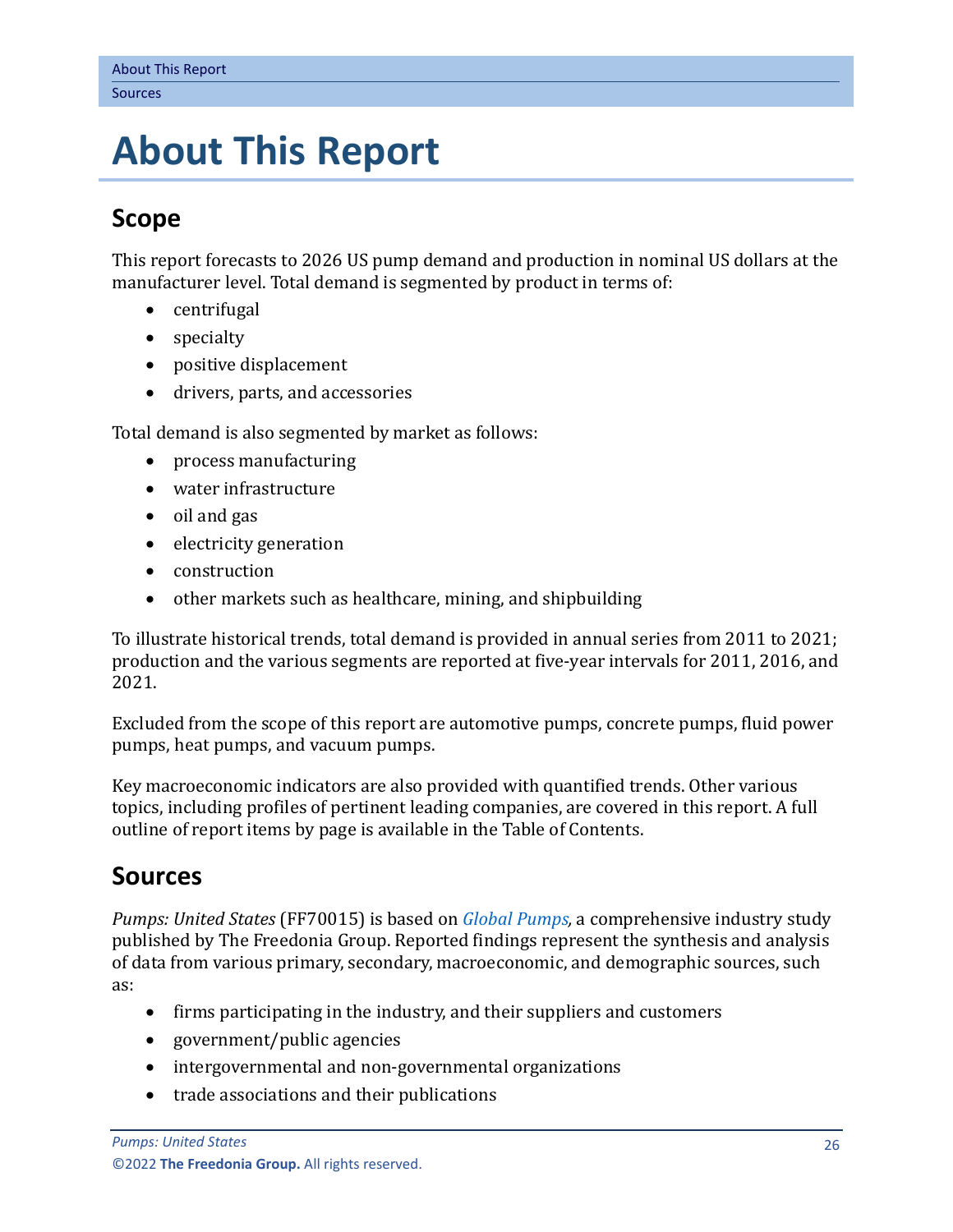- the business and trade press
- indicator forecasts by The Freedonia Group
- the findings of other reports and studies by The Freedonia Group

Specific sources and additional resources are listed in the Resources section of this publication for reference and to facilitate further research.

# <span id="page-4-0"></span>**Industry Codes**

<span id="page-4-2"></span>

| Table 6   NAICS & SIC Codes Related to Pumps                             |                                                                  |            |                                           |  |  |  |
|--------------------------------------------------------------------------|------------------------------------------------------------------|------------|-------------------------------------------|--|--|--|
| NAICS/SCIAN 2017<br><b>North American Industry Classification System</b> |                                                                  | <b>SIC</b> | <b>Standard Industrial Classification</b> |  |  |  |
| 333914                                                                   | Measuring, dispensing, and other pumping equipment manufacturing | 3561       | Pumps and pumping equipment               |  |  |  |

Source: US Census Bureau

# <span id="page-4-1"></span>**Freedonia Methodology**

The Freedonia Group, a subsidiary of MarketResearch.com, has been in business for more than 30 years and in that time has developed a comprehensive approach to data analysis that takes into account the variety of industries covered and the evolving needs of our customers.

Every industry presents different challenges in market sizing and forecasting, and this requires flexibility in methodology and approach. Freedonia methodology integrates a variety of quantitative and qualitative techniques to present the best overall picture of a market's current position as well as its future outlook: When published data are available, we make sure they are correct and representative of reality. We understand that published data often have flaws either in scope or quality, and adjustments are made accordingly. Where no data are available, we use various methodologies to develop market sizing (both top-down and bottom-up) and then triangulate those results to come up with the most accurate data series possible. Regardless of approach, we also talk to industry participants to verify both historical perspective and future growth opportunities.

Methods used in the preparation of Freedonia market research include, but are not limited to, the following activities: comprehensive data mining and evaluation, primary research, consensus forecasting and analysis, ratio analysis using key indicators, regression analysis, end use growth indices and intensity factors, purchase power parity adjustments for global data, consumer and end user surveys, market share and corporate sales analysis, product lifespan analysis, product or market life cycle analysis, graphical data modeling, long-term historical trend analysis, bottom-up and top-down demand modeling, and comparative market size ranking.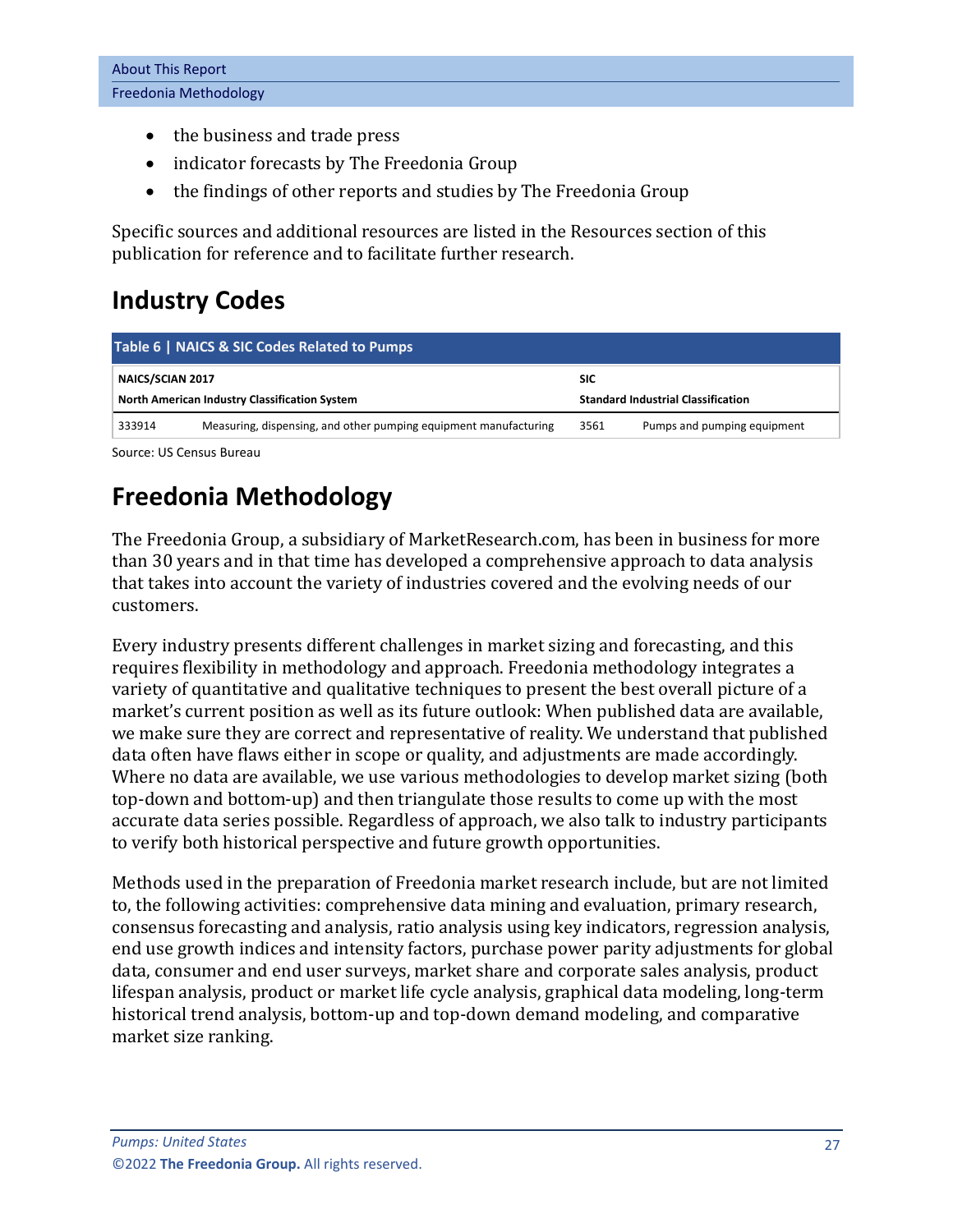| <b>About This Report</b> |
|--------------------------|
| Freedonia Methodology    |

Freedonia quantifies trends in various measures of growth and volatility. Growth (or decline) expressed as an average annual growth rate (AAGR) is the least squares growth rate, which takes into account all available datapoints over a period. The volatility of datapoints around a least squares growth trend over time is expressed via the coefficient of determination, or  $r^2$ . The most stable data series relative to the trend carries an  $r^2$  value of 1.0; the most volatile – 0.0. Growth calculated as a compound annual growth rate (CAGR) employs, by definition, only the first and last datapoints over a period. The CAGR is used to describe forecast growth, defined as the expected trend beginning in the base year and ending in the forecast year. Readers are encouraged to consider historical volatility when assessing particular annual values along the forecast trend, including in the forecast year.

# **Copyright & Licensing**

The full report is protected by copyright laws of the United States of America and international treaties. The entire contents of the publication are copyrighted by The Freedonia Group.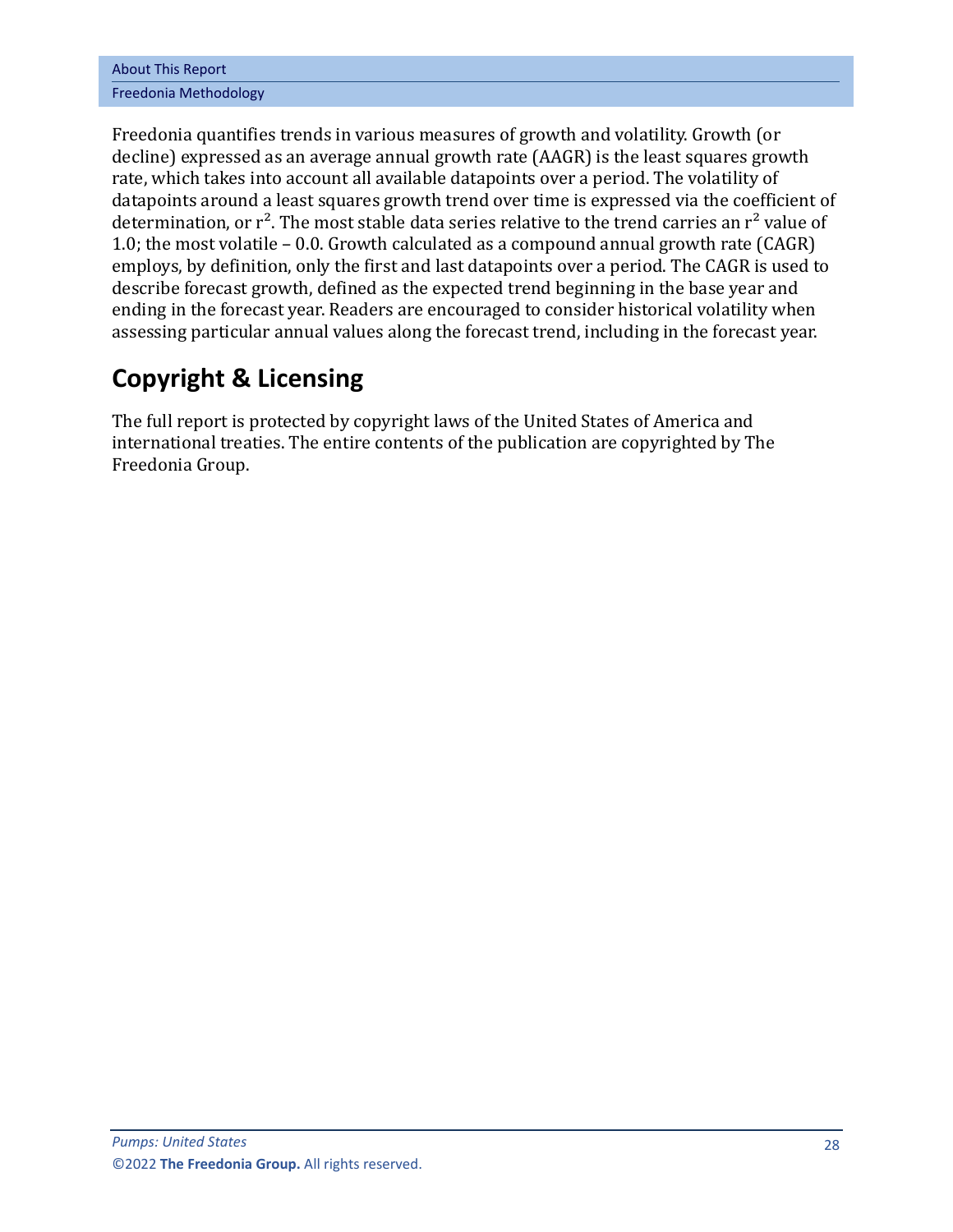## <span id="page-6-0"></span>**Resources**

#### **The Freedonia Group**

*[Global Pumps](http://www.freedoniagroup.com/DocumentDetails.aspx?ReferrerId=FL-FOCUS&studyid=4329)*

#### **[Freedonia Industry Studies](http://www.freedoniagroup.com/Home.aspx?ReferrerId=FL-Focus)**

*[Consumer Water Treatment](https://www.freedoniagroup.com/DocumentDetails.aspx?ReferrerId=FL-FOCUS&StudyId=3855) [Global Consumer Water Treatment](https://www.freedoniagroup.com/DocumentDetails.aspx?ReferrerId=FL-FOCUS&StudyId=4302) Products [Global Filters](https://www.freedoniagroup.com/DocumentDetails.aspx?ReferrerId=FL-FOCUS&StudyId=3711) [Global Industrial Valves](https://www.freedoniagroup.com/DocumentDetails.aspx?ReferrerId=FL-FOCUS&StudyId=4269) [Global Plastic Pipe](https://www.freedoniagroup.com/DocumentDetails.aspx?ReferrerId=FL-FOCUS&StudyId=3879) [Global Plumbing Products](https://www.freedoniagroup.com/DocumentDetails.aspx?ReferrerId=FL-FOCUS&StudyId=3882) [Global Water Treatment Equipment & Chemicals](https://www.freedoniagroup.com/DocumentDetails.aspx?ReferrerId=FL-FOCUS&StudyId=3705) [Oilfield Chemicals](https://www.freedoniagroup.com/DocumentDetails.aspx?ReferrerId=FL-FOCUS&StudyId=3781) [Pipe Products & Markets](https://www.freedoniagroup.com/DocumentDetails.aspx?ReferrerId=FL-FOCUS&StudyId=3851) [Plumbing Fixtures & Fittings](https://www.freedoniagroup.com/DocumentDetails.aspx?ReferrerId=FL-FOCUS&StudyId=3717)*

#### **[Freedonia Focus Reports](https://www.freedoniafocusreports.com/redirect.asp?progid=89534&url=/)**

*[Commercial Building Construction: United States](https://www.freedoniafocusreports.com/pub/31479611.html/?progid=89534) [Crude Petroleum: United States](https://www.freedoniafocusreports.com/Crude-Petroleum-United-States-FF45019/?progid=89534) [Energy: United States](https://www.freedoniafocusreports.com/Energy-United-States-FF45043/?progid=89534) [Housing: United States](https://www.freedoniafocusreports.com/Housing-United-States-FF60024/?progid=89534) [Manufacturing: United States](https://www.freedoniafocusreports.com/Manufacturing-United-States-FF70032/?progid=89534) [Mining & Quarrying: United States](https://www.freedoniafocusreports.com/Mining-Quarrying-United-States-FF65051/?progid=89534) [Natural Gas: United States](https://www.freedoniafocusreports.com/Natural-Gas-United-States-FF45021/?progid=89534) [Oil & Natural Gas Pipe: United States](https://www.freedoniafocusreports.com/Oil-Natural-Gas-Pipe-United-States-FF45046/?progid=89534) [Pipe: United States](https://www.freedoniafocusreports.com/Pipe-United-States-FF60111/?progid=89534) [Refined Petroleum Products: United States](https://www.freedoniafocusreports.com/Refined-Petroleum-Products-United-States-FF45023/?progid=89534) [Renewable Energy: United States](https://www.freedoniafocusreports.com/Renewable-Energy-United-States-FF45041/?progid=89534) [Water: United States](https://www.freedoniafocusreports.com/Water-United-States-FF95025/?progid=89534)*

#### **[Freedonia Custom Research](http://www.freedoniagroup.com/CustomResearch.aspx?ReferrerId=FL-Focus)**

#### **Trade Publications**

*Flow Control Fluid Handling International Industrial WaterWorld Oil & Gas Journal Processing Pumps & Systems World Pumps*